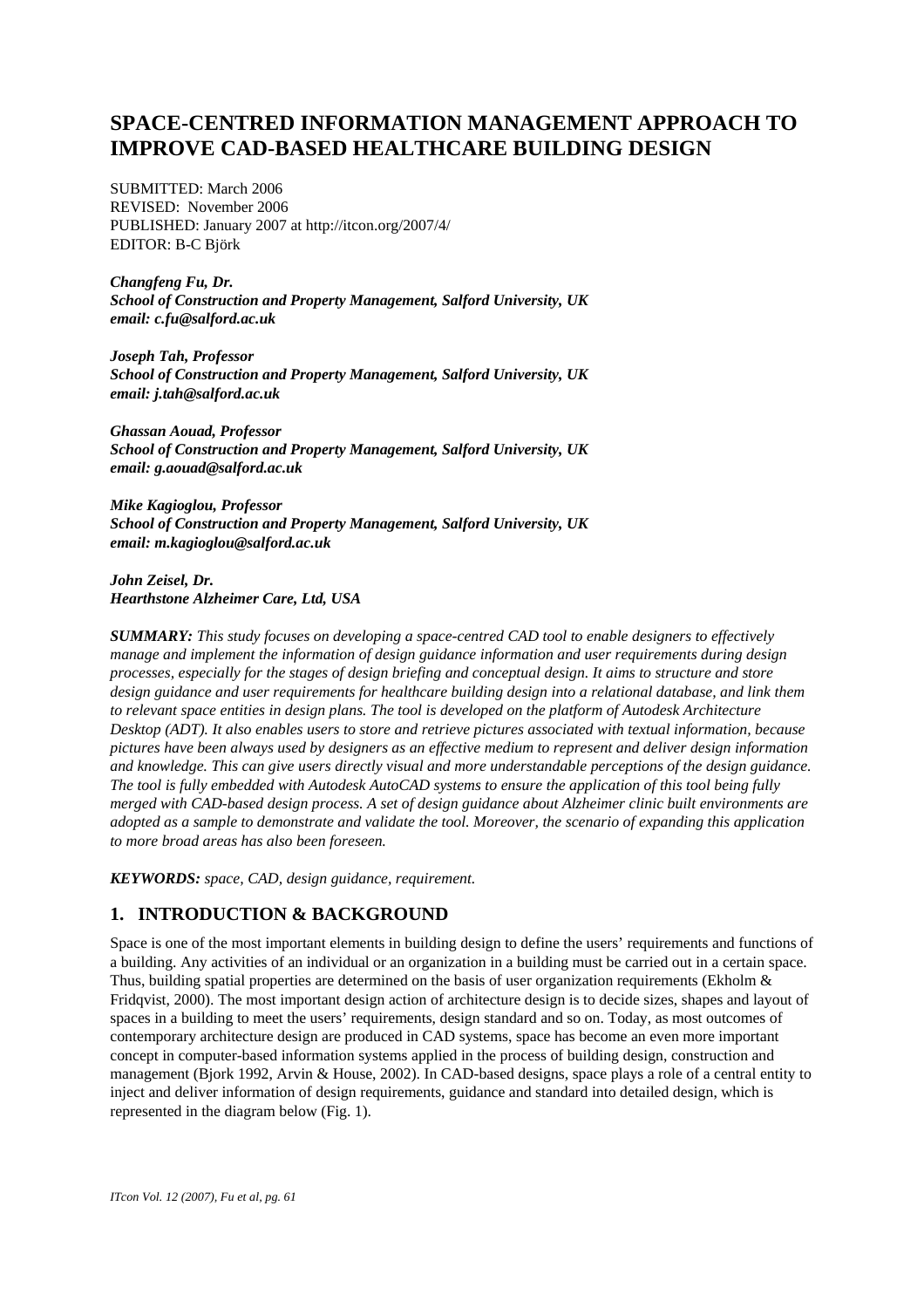

*FIG.1: Space plays a central role of building design* 

The study presented here is a part of the Healthcare Initiative project, which was funded by the Salford Centre for Research and Innovation at Salford University, sponsored by the British Engineering and Physical Sciences Research Council. It specifically focuses on the issues regarding healthcare building design. It is commonsense that a healthcare building is far more complicated than other types of buildings (Marberry 1997, Kendall, 2005). This is because of large quantity of individual spaces and great diversity of these spaces with various restrictive requirements in a healthcare building (Tzortzopoulos et al, 2004). For instance, a hospital building consists of various medical departments; each department includes different rooms for various clinical functions and facilities. Eventually, the properties of each individual room have to be relevant to its occupants, visitors and equipments. In the consultancy of special design guidance and users' requirements for a healthcare building design, the specialists of clinic built environments usually marks their ideas on the floor plan (Fig. 2) or use pictures to archive their design expertise (Fig. 3). Meanwhile, the specialists of healthcare built environment have addressed an amount of design guidance on how to deal with various situations in healthcare built environments. Moreover, the actual design requirements capturing is an iterative process throughout the design phase. This also increases the complexity of users' requirements. As a result, for a single healthcare building design, the information of design guidance and user requirements involved can be addressed as an hundred-page paper-based document.

Accordingly, this implies a demand for standardizing design guidance and user requirements and implementing IT supports to facilitate designers to implement this large quantity of guidance and requirements information conveniently and promptly (Kiviniemi, 2005). So far, several methods have been developed to structure and formalise requirements capturing and documentation, including Quality Function Deployment (QFD), Client Requirements Processing Modelling (CRPM), Total Quality Management (TQM) and Failure Mode and Effects Analysis (FMEA) (Kamara et al, 2003). Also a breakdown list of software requirements developed by SWEBOK (2004) presents the demands for various IT applications of handling and managing requirements. In most recent research in CIFE, Stanford University, a requirement model specification has been developed to formalise and structure requirement capturing and documentation for architectural design and linked to the IFC specification. This enables users to handle detailed requirements associated with the relevant entities in an IFC model (Kiviniemi, 2005). It shows a fundamental solution toward IT-based requirement capturing and managing for building design.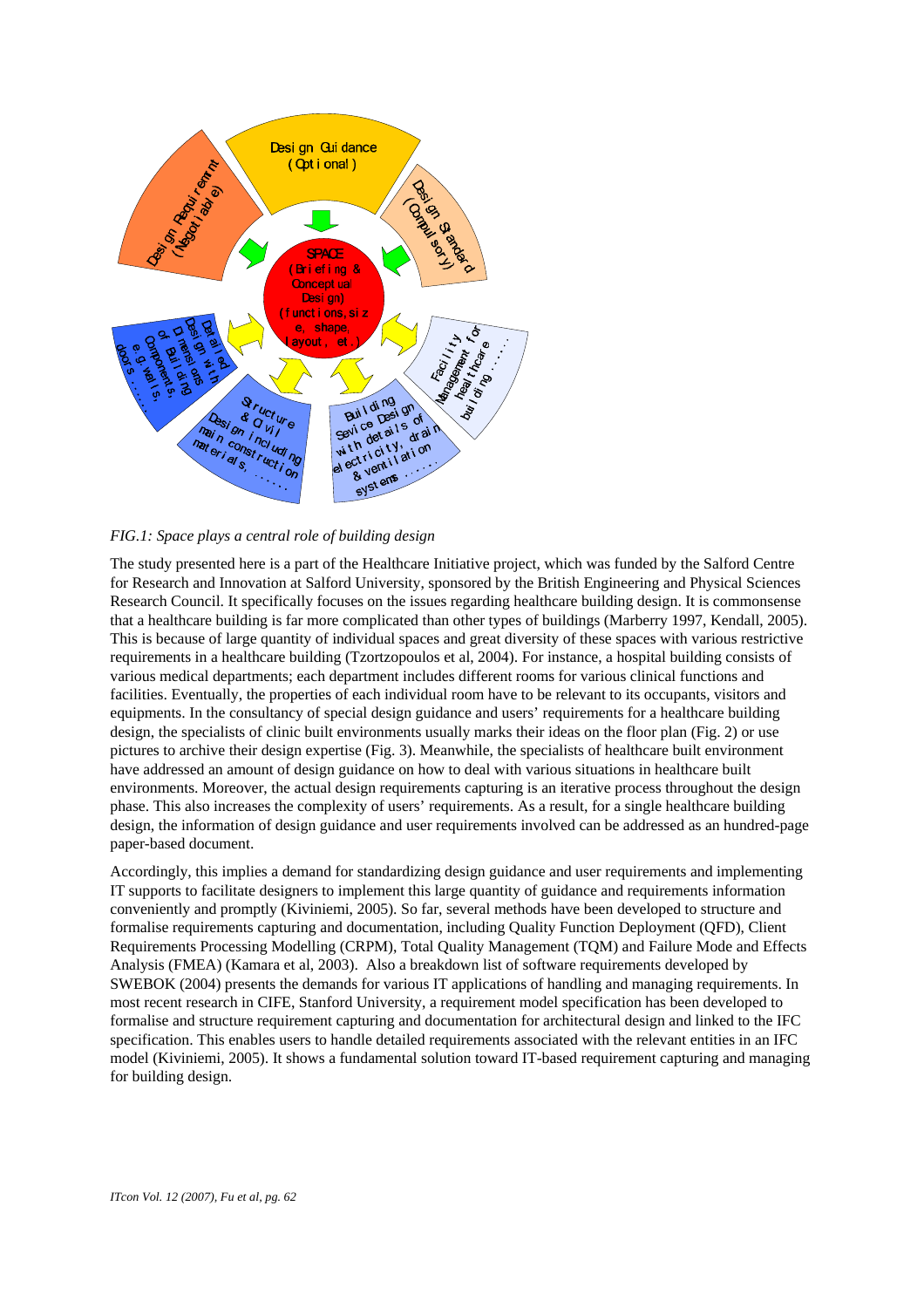

*FIG. 2: design guidelines marked by the consultants on the plan drawing* 

In order to develop any IT applications for promoting the implementation of this large information, a proper approach to structure and digitise the textural-based information in design guidance and requirements has to be explored in this study at first. Typically, as stated earlier, most items in design guidance and users requirements are textual descriptions, which consist of both "hard" data, such as constraints on dimensions of spaces and building components, and "soft" information on how the spaces should be organized to incorporate with users' requirements. An example of this kind of "soft" issues, which is taken from the Healthcare Building Note specified by the NHS Estate (2002), is given as follow:

*"The reception area at the main entrance should be immediately visible and provide an open and friend facility that does not give any sense of a barrier or generate a feeling for the patient of them and us."* 



*FIG. 3: the picture is used in the design guidance for Alzheimer clinic environment* 

Today, although many information technologies, such as database technology can easily handle most of the "hard" data, it seems to be difficult to automatically work with this kind of "soft" information in design guidance, such as automatically planning the spatial layout. Architect's intelligence and skills are still the main mechanism to manage and implement this kind of "soft" information in building design. Nevertheless, information technology can offer architects an effective way to manage and apply this large quantity of information resources, which is needed in decision-making process. One of the focuses of this study is to structure and digitise this type of "soft" design information into a relational database.

Moreover, in a large healthcare building design, some special consultants who are the experts in certain healthcare built environments may involve in to represent hospital clients to consult the design with architects. Traditionally, the consultants may mark their suggestions on the plan drawings, such as Fig. 2. However, as a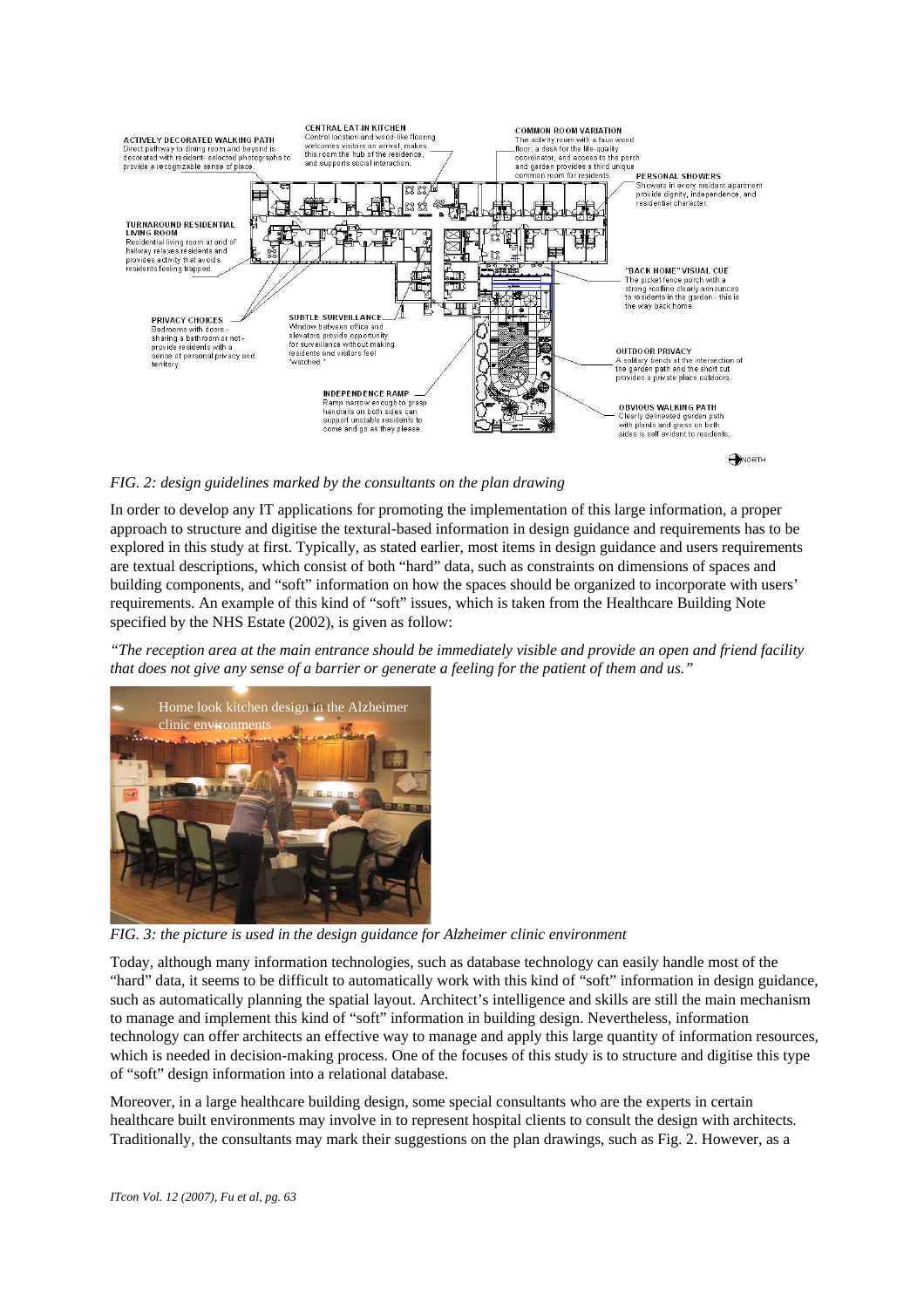large number of design guidance may be involved, usually there is not enough space for the consultants to mark all of the guidance on the plan drawings. Additionally, very much of this expertise is also expressed in photo images (Fig. 3) rather than pure text. Therefore, it becomes crucial for designers to adopt an IT tool to effectively organize, manage and use this large amount of knowledge.

The aim of this research is to develop a space-centred guidance query tool based CAD systems to assist architects to effectively manage and use the information in design guidance and requirements at any moment during the briefing and design processes. This research specifically focuses on the healthcare building design, which is part of the large research project on healthcare built environment undertaken by the EPSRC-funded Salford Central for Research and Innovation at Salford University. A case study looking at the Alzheimer clinical area in a healthcare building is conducted as a showcase of this research. The design guidance and requirement for the Alzheimer and old patient clinical environments are kindly provided by our collaborator - Dr. Zeisel, who has conducted the long-term research in design guidance and requirement of the clinical environments for Alzheimer and old patients. Moreover, the scenario of expanding this space – centred design information management and implementation technology into more broad design areas is also depicted as a knowledge contribute to the development of IT-based design applications.

# **2. THE DEVELOPMENT OF THE DESIGN ASSISTANT TOOL**

## **2.1 Space planning in Autodesk Architecture Desktop (ADT)**

Space planning is the first step of new design from sketching and a very import action in the CAD based architecture design, especially in the conceptual design phase (Moss, 2002). Architects apply space planning functions to set up a number of function spaces required by users or clients, and also properly arrange these function spaces with traffic and common spaces to ensure that the overall floor layout is maximum functional and effective.

Today, most of architecture design CAD systems, such as Autodesk Architecture Desktop, Graphisoft ArchiCAD, and so on, have provided a series of functions to support designers to conduct spaces planning of conceptual design. Architecture Desktop has been adopted as the CAD platform in this study. In the conceptual design menu, the system can allow users to add, modify, convert and generate spaces. It also enables users to deal with space areas and boundaries. Here, we have a brief review of the main process of space planning in AutoDesk Architecture Desktop.

Before an actual space planning starts, it is essential to get a space criteria table from users requirement capture, which should include name and sizes of each function space that users want to be included in the building. Architects have to make their design approximately followed these space criteria. For space planning (Fig. 4), architects have to firstly define space styles, which represent different types and sizes of spaces. The space style is a crucial element in the development of this space centred CAD tool. Then architects can add spaces into a floor plan. Meanwhile, each space has to be assigned a tag with a series attributes, which ensure every space to have a unique name in the design. After this, architects have to adjust and arrange the layout of these spaces to make sure the overall design to be effective, functional, harmonious, creative, etc., which are what each architect generally wants to pursue in his design.



*FIG. 4: Space planning process in ADT.* 

In this study, the space style is used as a key element to establish the connections between the space objects in ADT and the design guidance database.

## **2.2 Database design**

In a space-centred building information model (Fig. 5), the overall building spaces can be detailed down to floor spaces and further to each individual space by following a hierarchic structure. From each individual space, detailed building components surrounding the space, such as walls, door(s), window(s) and their dimensions and materials properties can be retrieved. One space connects to other spaces through shared walls. This model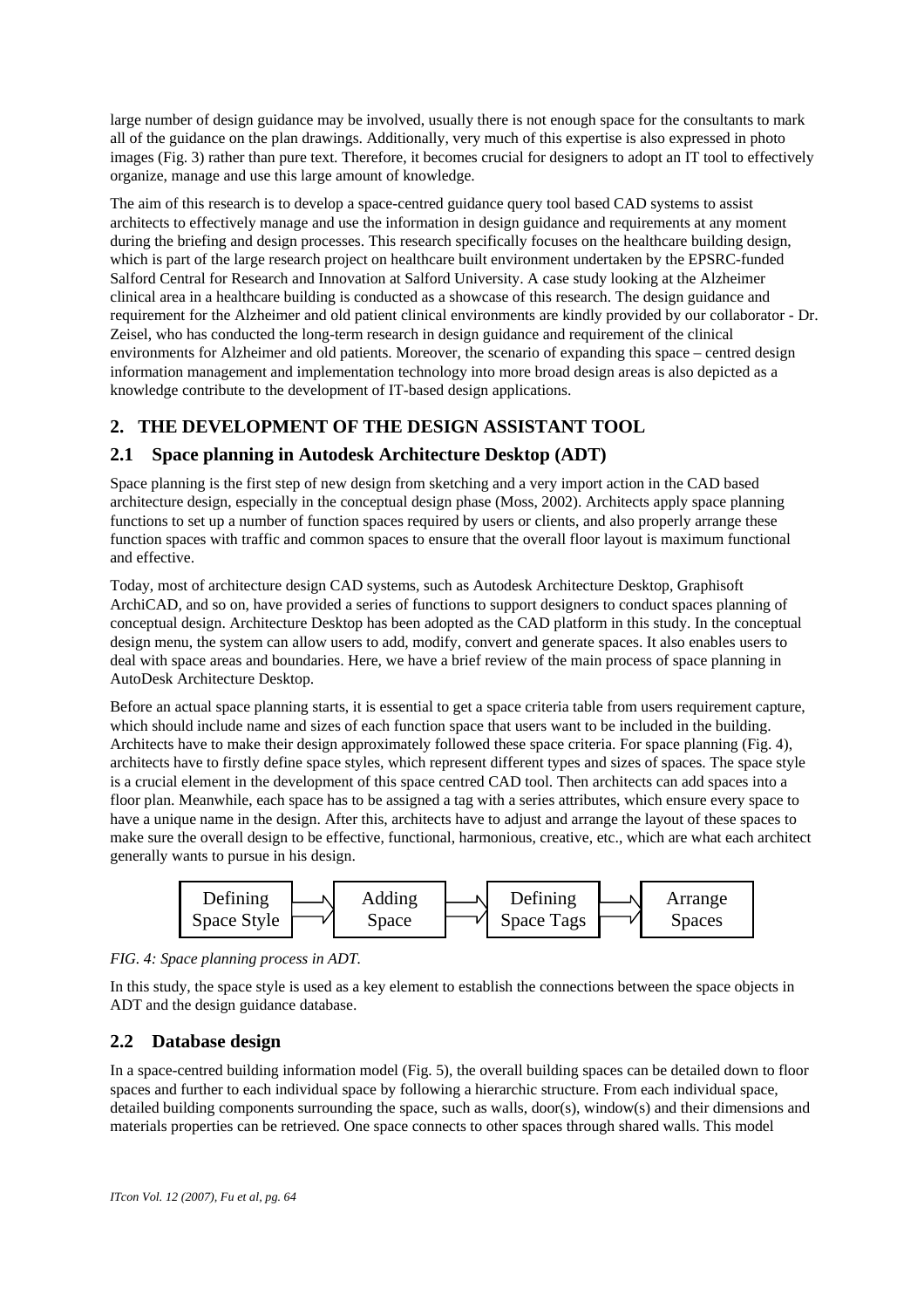illustrates the overall relationships of building elements, both physical elements, such as windows and walls, and virtual elements, like space) in this development. As described in the title, this development only focuses on space elements in building design, which are the part surrounded by dash lines in Fig. 5, to improve the implementation of design guidance in design process.



*FIG. 5: Space-centred Building Information Structure* 

Based on this model, the design guidance of Alzheimer clinic environments has been classified and structured to store in the three database tables (Fig. 6). The database table – SpRules – lists out a number of different spaces, which may be designed in the Alzheimer clinic environments. Other two tables associated with the "SpRules" table contain the options of various space types and space sizes. In the SpRules database, it can not only store the information of design guidance, but also the image file name associated with the design guidance. Space types in the database tables have to be the standard name of space types, which should be consistent to the space type defined in ADT. The "ID" field in the "SpRules" table has a series of un-duplicated auto-numbers to ensure every record in the table unique.



*FIG. 6: Database tables and their relationship* 

### **2.3 System Architecture**

This assistant tool actually provides an intermediate connection between spaces planned in Design CAD systems, such as Architecture Desktop in this case, and special design guidance for particular areas in healthcare building design. The diagram below (Fig. 7) shows the system structure of this tool. Starting from left of the diagram, a number of spaces with standard name of space types, which are initially uploaded from the tool, are defined in a CAD system firstly. Meanwhile, at the right end of diagram, a database is created with the table structure to be able to store all items of design guidance and requirements classified on various space types. This has been described in the database design. This assistant design tool plays a role to link each individual space to the relevant design guidance and requirement in the database. The main functions of this tool have been defined as follows: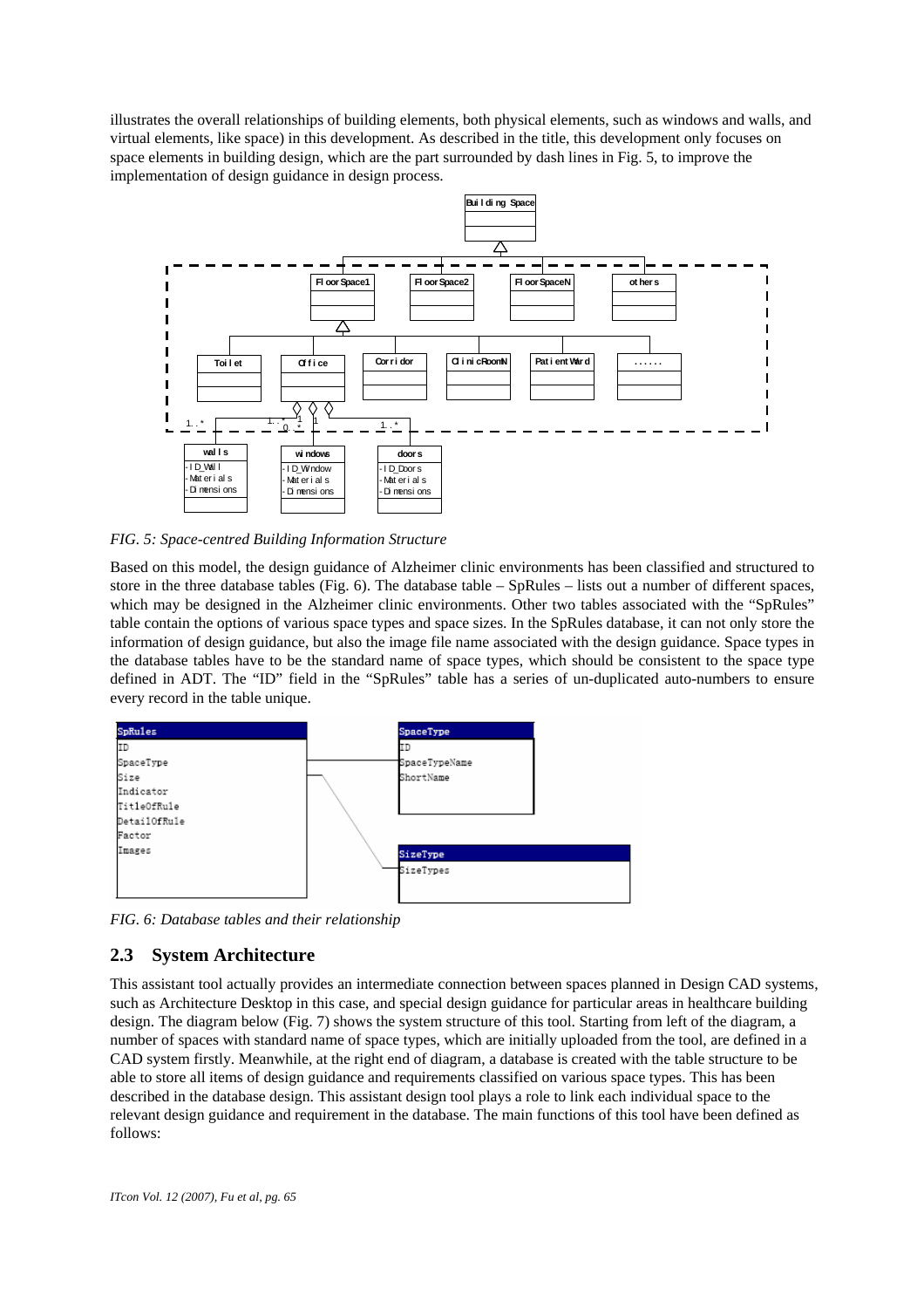- 1 To retrieve the special design guidance or user requirements related to the space type of the space entity selected from CAD systems;
- 2 To provide designers with a friendly interface of understanding and implementing these special design guidance, such as displaying the relevant images of some items in design guidance.
- 3 To enable users of this tool to score or prioritise the items in the special design guidance and user requirements. In this case, it only provides a function to enable designer to check the items, which have been fulfilled in the design and generate a report about the overall applications of the guidance.



*FIG. 7: The system structure of space-based design assistant tool* 

#### **2.4 Functionality and Interface of the Tool**

As described earlier, most today's CAD systems for architecture design have the functions to allow users to define and manage spaces in conceptual design. This development is based on Autodesk Architecture Desktop (ADT), which provides a systematic and friendly environment for the development based platform of Auto CAD (Fig. 8). The ADT can allow users to easily visualize design drawings in 2D/3D space. Visual Basic is the programming language adopted. A drop down menu is developed and integrated with ADT menus. This enables users to quickly access the functions of this tool as they work on ADT. The basic functions of this assist design tool allow users to easily input the new design guidelines (Fig. 9) and modify the existing guidelines (Fig. 10) with a friendly interface.



*FIG. 8: The tool is based on the Autodesk Architecture Desktop (ADT) platform*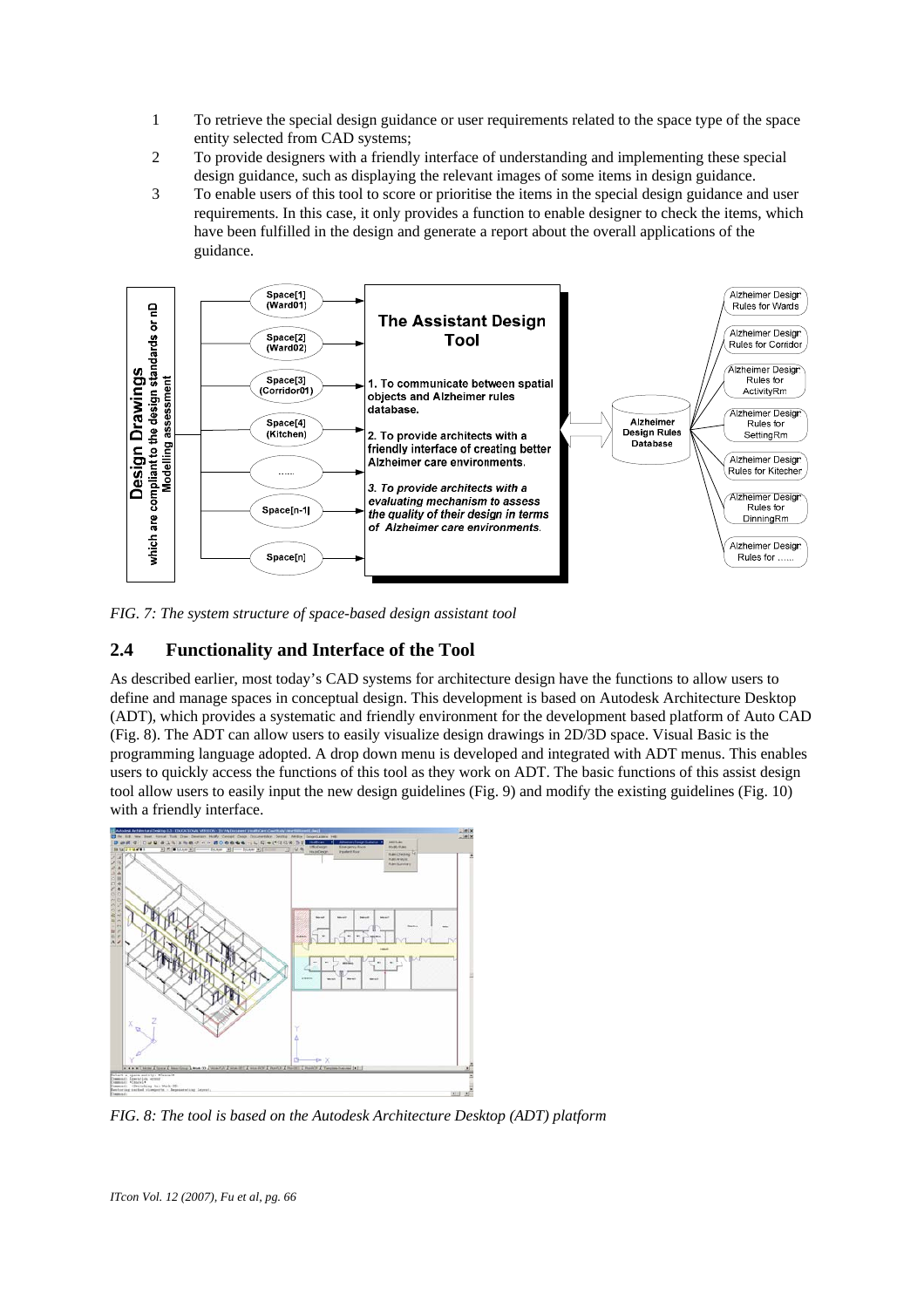| Medium<br>Space Size:                                                                 |
|---------------------------------------------------------------------------------------|
| Better be Applied<br>Impact Factor:<br>Images File:<br>D:\AlzmGuid\Pixs\Hallway03.JPG |
| <br>Delete<br>Add                                                                     |
|                                                                                       |

*FIG. 9: The window for inputting new guidance* 

| Modify Rules Detail<br>Name of Rules                                                                                                           |               | Design Guidance:                                                                                             |  |  |
|------------------------------------------------------------------------------------------------------------------------------------------------|---------------|--------------------------------------------------------------------------------------------------------------|--|--|
| Corridor Places<br>Sidewall Exit Camouflage<br>Self-evident Corridor Destination<br>Cul-De-S&c Corridors<br>Walking paths<br>Sunny Destination |               | Fireplace or other landmark at end of corridor<br>provides residents a visually self-evident<br>destination. |  |  |
| Size of Space:                                                                                                                                 | Not Specified | Image File:<br>D:\AlzmGuid\Pixs\Cor02.jpq<br>$\blacktriangledown$                                            |  |  |

*FIG. 10: The window for modifying the existing guidance*

The Fig. 11 shows the interface to reveal the design guidance and requirement information related to a certain space, which can be picked up from either the plan drawings or 3D models. As drawings take shape, this tool can allow the designer to review their design and provide the opportunity for other stakeholders to take part in "testing" the design. As users move the high-light bar up or down to each title of listed guidance, the detailed content and the image of this selected item will be uploaded from the database table automatically. The images can be enlarged by double clicking on the picture. This enables users to see more details in a picture. By using this tool, users can check off which of the listed items have been fulfilled in the design. Eventually, an overall report about the implementation of the design guidance can also be generated in an Excel file. In early design iterations, design team use this report to review what they can do to improve design in the next stage, and also to consult with users or clients of the project. In some cases, the unchecked items may be a lower priority in the design. In consultation with users or project clients, the overall design has satisfactorily reached the "domain of acceptable responses" and is ready to be acted on. Such a decision is more likely at later stages of design. This function can also be used as a checking tool for design reviewers to evaluate design.

 $\begin{array}{c} \hline \end{array}$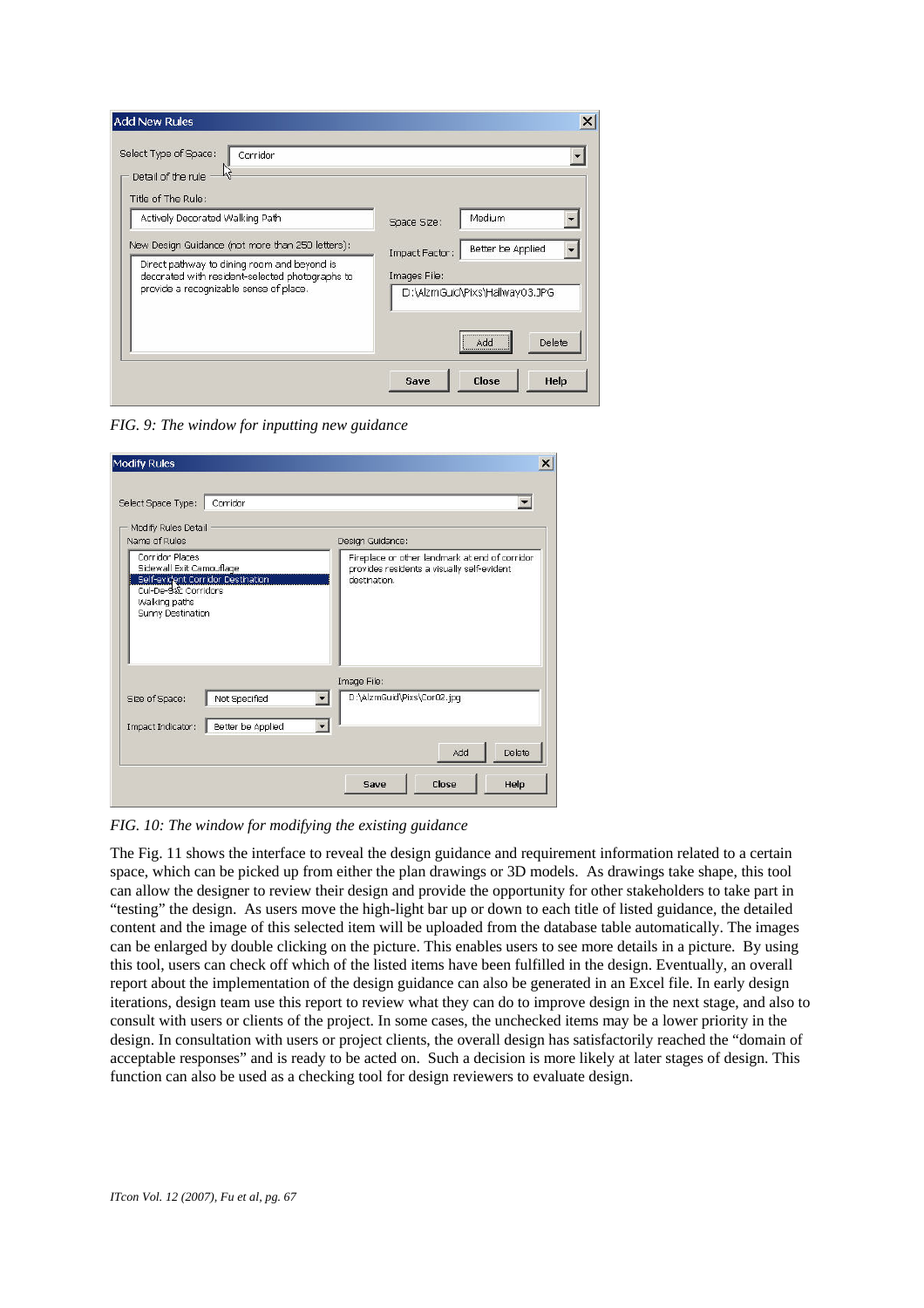| Name of the Space:<br>AecDb<br>Style of the Space:<br>Corridor<br>Object Name:<br>Corridor 1                                                                    | Length:<br>Width:<br>Area : | 27989.9<br>2100<br>58.77893787<br>m <sup>2</sup> | Location X:<br>з<br>Location Y:<br>33383<br>Location 7:<br>$\Omega$ |  |
|-----------------------------------------------------------------------------------------------------------------------------------------------------------------|-----------------------------|--------------------------------------------------|---------------------------------------------------------------------|--|
| The Relevant Design Rules:                                                                                                                                      |                             |                                                  |                                                                     |  |
| Rule Title                                                                                                                                                      | Code                        | Size                                             | Indicator                                                           |  |
| ज<br>Sidewall Exit Camouflage                                                                                                                                   | 24                          | Not Specified                                    | Better be Applied                                                   |  |
| Self-evident Corridor Destination                                                                                                                               | 25                          | Not Specified                                    | Better be Applied                                                   |  |
| Cul-De-Sac Corridors                                                                                                                                            | 34                          | Not Specified                                    | Optional                                                            |  |
| Walking paths<br>$\mathbf{w}$                                                                                                                                   | 45                          | Medium                                           | Optional                                                            |  |
| Sunny Destination                                                                                                                                               | 48                          | Medium                                           | Optional                                                            |  |
| Detail of the Rule:<br>Straight walking paths with clear destination points transform<br>reswidents' aimless wandering into purposeful walking.<br>Image Files: |                             |                                                  |                                                                     |  |

*FIG. 11: The window for checking up the design guidance* 

### **2.5 Testing and Evaluation**

This prototype tool has been tested and evaluated in two ways. Firstly, it has been tested in an architectural design firm, which has fifty architects specifically for healthcare building design. A small group of three architects from the firm actually applied this tool in a practical project designing a small primary care clinic centre. We helped them to install the tool in their Architectural Desktop packages. The architects used this tool initially to input a number of user requirements and design guidance regarding various space types. Then, they applied the checking function to retrieve the requirement and design guidance information during their space planning of the conceptual design. This enables them to make sure nothing being missed from the requirements and design guidance. And finally a report can be generated for the consultancy with their client. The observation and discussion were conducted during the trial in order to get users' comments on the issues of the functionality and interface of this tool. During the collaboration with this architecture firm, we also had an opportunity to meet their clients of the project. This is because we also wanted to know if this tool could benefit the design briefing of project clients, rather than conceptual design of architects only. In the meeting, we demonstrated the functions of inputting, modifying, retrieving and reporting user requirements, and asked the delegates of the clients to make their comments regarding design briefing. The issues addressed from this testing and meeting are listed as follows:

- It is generally agreed that the overall functionality of this CAD-based tool conceptually demonstrates an effective approach to embed the design guidance or user requirements in the design process;
- This tool can provide clients and project management teams with a mechanism to establish a requirement database for a building project. The database for the common requirements for certain types of buildings should be created to enable clients and project teams to pick up easily. This can avoid duplicated input of the requirements used in other projects;
- Basically, the interfaces of the tool are easily handled by most designers who are familiar with Auto CAD interfaces. However, a weakness is also identified that the functions of inputting and modifying the design can only deal with only one item each time. The batch or group processing function is needed for quick input and modification;
- The meaning of displaying the images associated to the items in the guidance is very useful, because it is consistent to the custom that architects archive their design knowledge and experience;
- The final report about the adoption of the guidance is particularly useful to architects and design specialists in design review, and consultancies with clients and users.

Apart from this practical testing, the prototype tool was also evaluated through demonstrations and discussions. As introduced earlier, this research is a part of the Healthcare Initiative project in SCRI. Thus, the prototype tool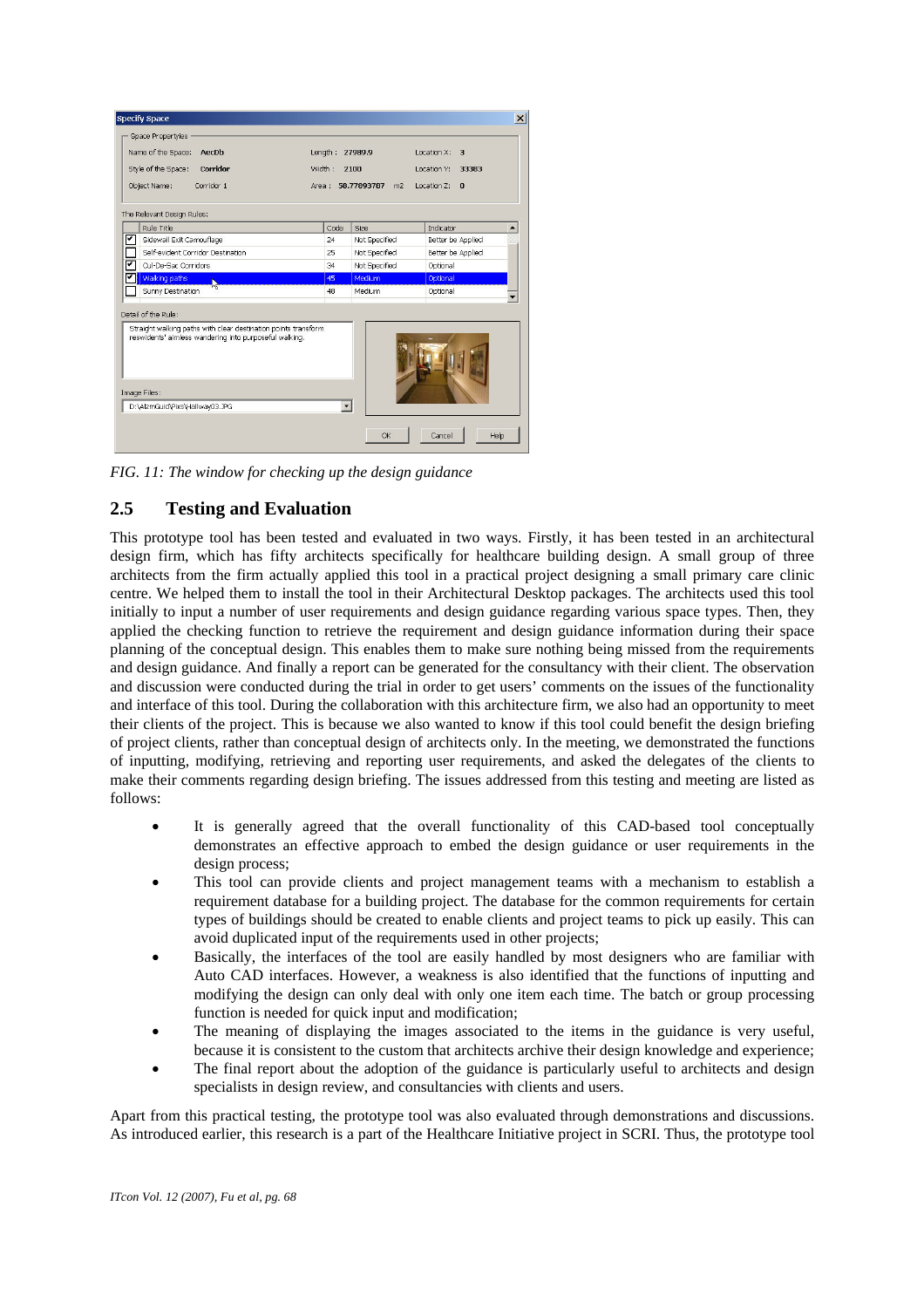has been demonstrated in a number of research meetings and seminars organised by the project team and with participation of experts from both academia and industry, including experts from NHS Estates, the architects and the specialists in healthcare built environments, and so on. The feedback and comments made by the participants in the discussions following the demonstrations at the events have been collected and analysed. In addition to the issues identified in the above testing, other interesting issues were also spotted as follows:

- Some people also think that this tool can make contributions to knowledge transfer from older or retired designers to new designers within a design firm. It is also suggested that the sharing of the guidance database over the Internet or intranet should be considered in the next stage of this study;
- It is identified through this study that, although there is not an intelligent function to enable automatic implementation of checking of the design guidance or requirements, the architects and design specialists do not show much interest in this in reality. Regarding current IT applications in design, they may trust the works that result from their own intelligence rather than those from a "machine".
- The demand for this tool to work in other architectural design software packages, such as ArchiCAD, MicroStation and so on, rather than only in the Architectural Desktop or the AutoCADbased software products, are also raised.

## **3. THE SCENARIO OF FURTHER DEVELOPMENT AND IMPLEMENTATION**

### **3.1 The General Ideas**

Although this tool has achieved the initial functionality of this pilot research, a scenario of further development and implementation is also considered. The Fig. 12 shows a scenario to expand this application to other parts of healthcare building design, such as emergency room, inpatient floor and so on, and even also to other types of buildings rather than only healthcare buildings, for instance, office buildings and residential houses.



*FIG. 12: The potential implementation of this space-centred design assist tool* 

In terms of healthcare building design, the implementation of this tool could be expanded from the currently single dimension of Alzheimer clinical environments to multiple dimensions of broad areas of healthcare buildings. In this scenario, an integrated data repository should be established to accommodate all design guidance and regular requirements and knowledge regarding various aspects (dimensions) of healthcare building design. This will also incorporate the nD modelling methodology and technology (Lee et al, 2003) to play and trade off the guidance and requirement knowledge in the data repository to achieve better decision-making of healthcare building design (Fig. 13).

In order to realise this scenario, some important technical barriers and issues have to be raised based on the experience of this development and other previous studies.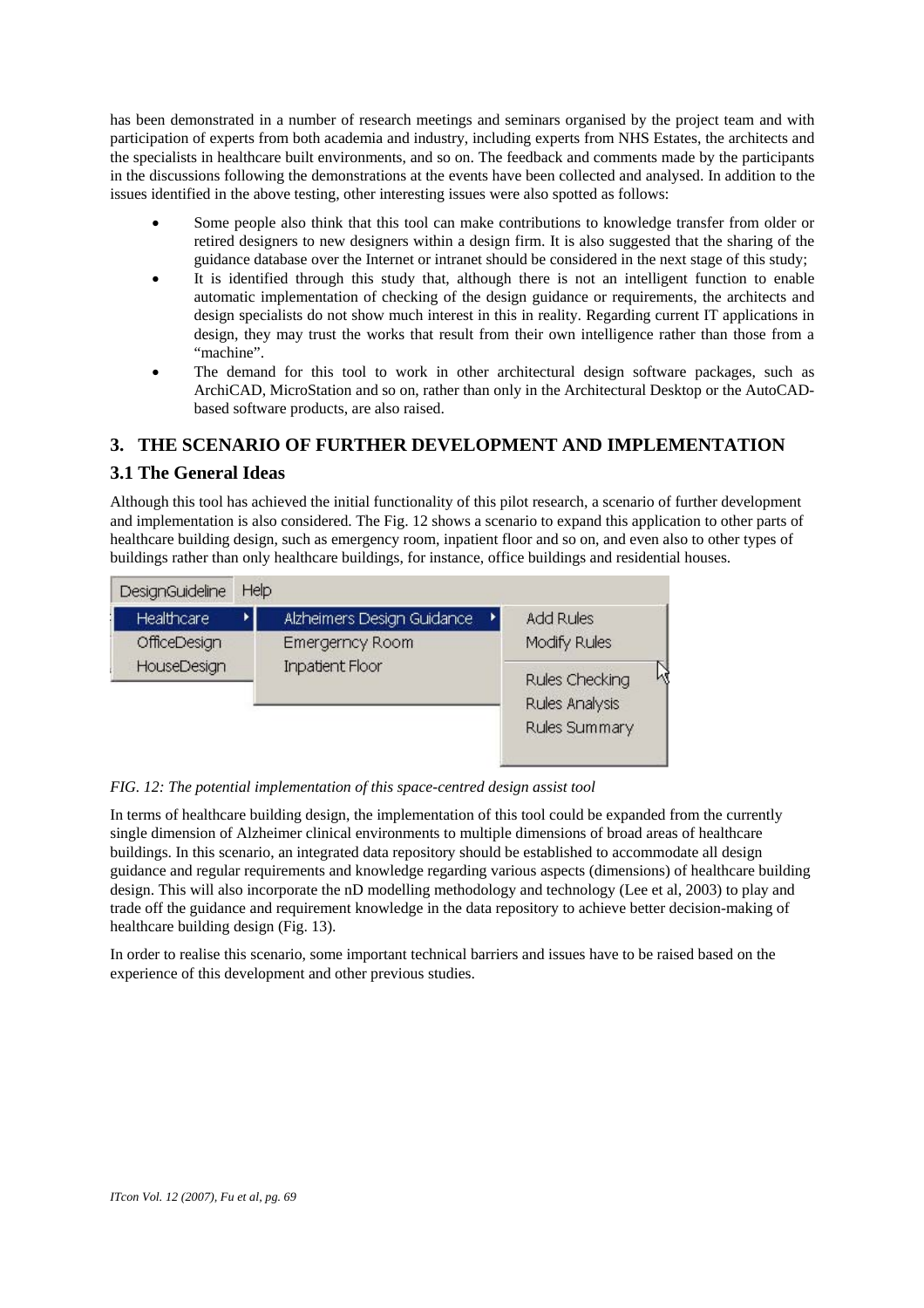

*FIG. 13: A scenario of applications of this tool in the nD driven decision-making process of the healthcare building design.* 

#### **3.2 Standardization and Classification**

As described earlier, healthcare building design may involve hundreds of individual spaces and thousands of items of design guidance and requirement. Some of the guidance and requirements have to be compliant to all rooms of a certain type; some of them may only be applied on a certain room. Therefore, these design guidance and requirements are needed to be classified into different levels in order to meet different requirements for some types of spaces and some special rooms within healthcare buildings. Meanwhile, all of design guidance and requirement should also be standardized to incorporate with database structures. Many of design guidance and requirement are expressed in the plain English. For this application, a title and a unique ID code are need for each item in the design guidance and requirement so that they can be easily and accurately retrieved and avoid reiteration.

#### **3.3 Network Deliverable**

In future, this tool will be useful to various stakeholders rather than only the designer. These stakeholders may be located at different places. Therefore, this tool firstly must be network-based. Secondly, in cases that some stakeholders may use different CAD or even never use CADs, the original designs outcomes (plans, elevations and sections) have to be converted seamlessly into a kind of natural format. Industry Foundation Classes (IFC), which is an advanced standard format for the exchanges and sharing of building design information, could be used to deliver the design information across different stakeholders.

#### **4. CONCLUSIONS**

This paper has presented overall information about the space centred design assistant tool for the implementation of design guidance and user requirements. It firstly verifies that this space centred approach is fundamentally consistent to the CAD based space planning approach, which is embedded in the conceptual design tools of CAD systems. The database design and system architecture demonstrate the overall data and system structures and the systematic development process of this tool. The major functions and interfaces have also been described in detail. The advantages and weaknesses of this tool development have been described according to the feedback from the testing and evaluation of this tool. A further development scenario has been explored to aim to wider applications of this space-centred design-guidance-implementation tool and approach in the domain of building design. And this scenario also shows the potential integration of this study and nD modelling research, which is a highlighted research theme in the area of IT applications in the AEC industry.